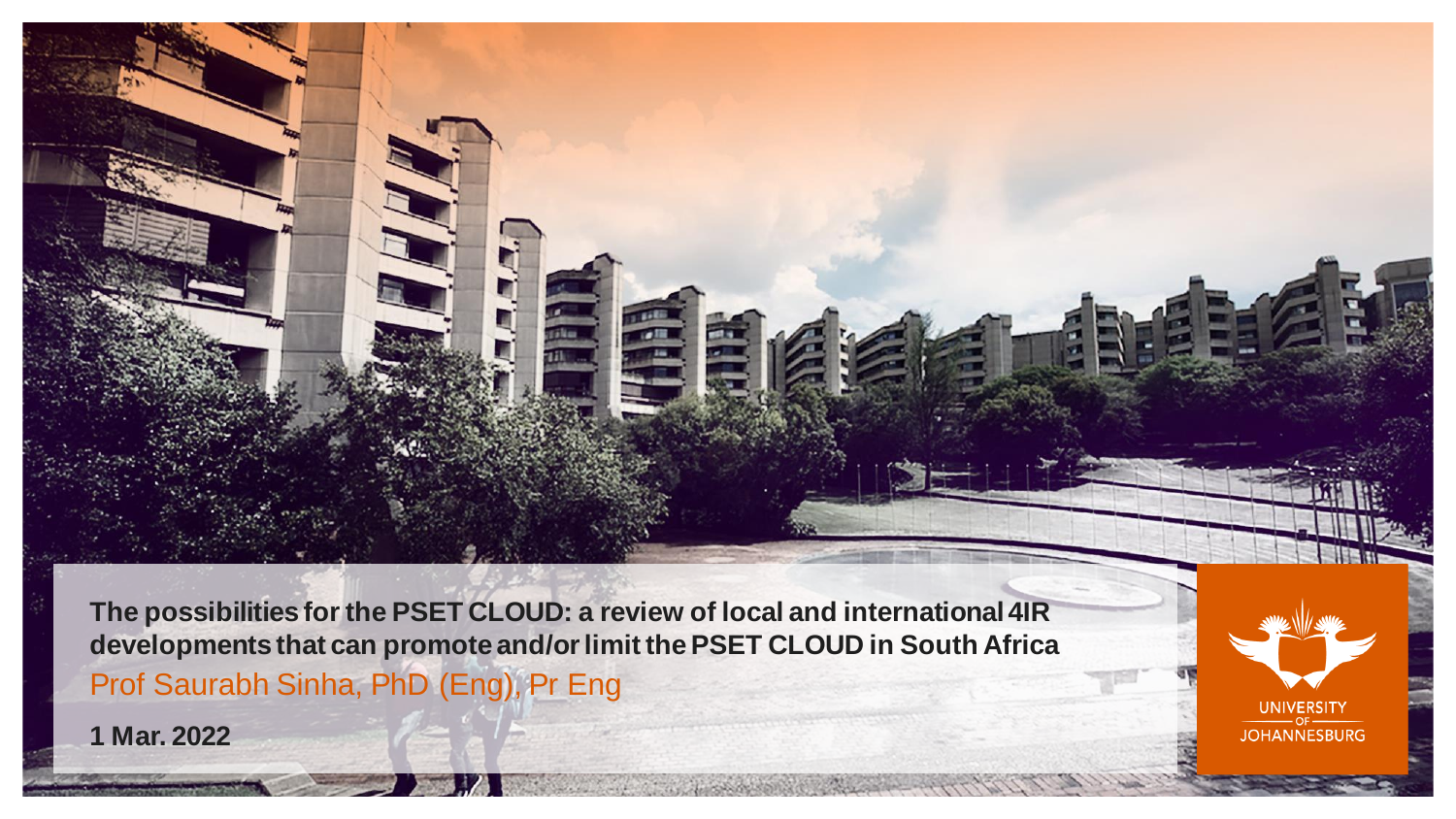| <b>Agenda</b> |                                |
|---------------|--------------------------------|
| (1)           | <b>Industrial Revolutions</b>  |
|               | ▶ Fourth Industrial Revolution |
| (2)           | <b>Skills revolution</b>       |
| (3)           | <b>CLOUD Computing</b>         |
| (4)           | <b>Concluding remarks</b>      |

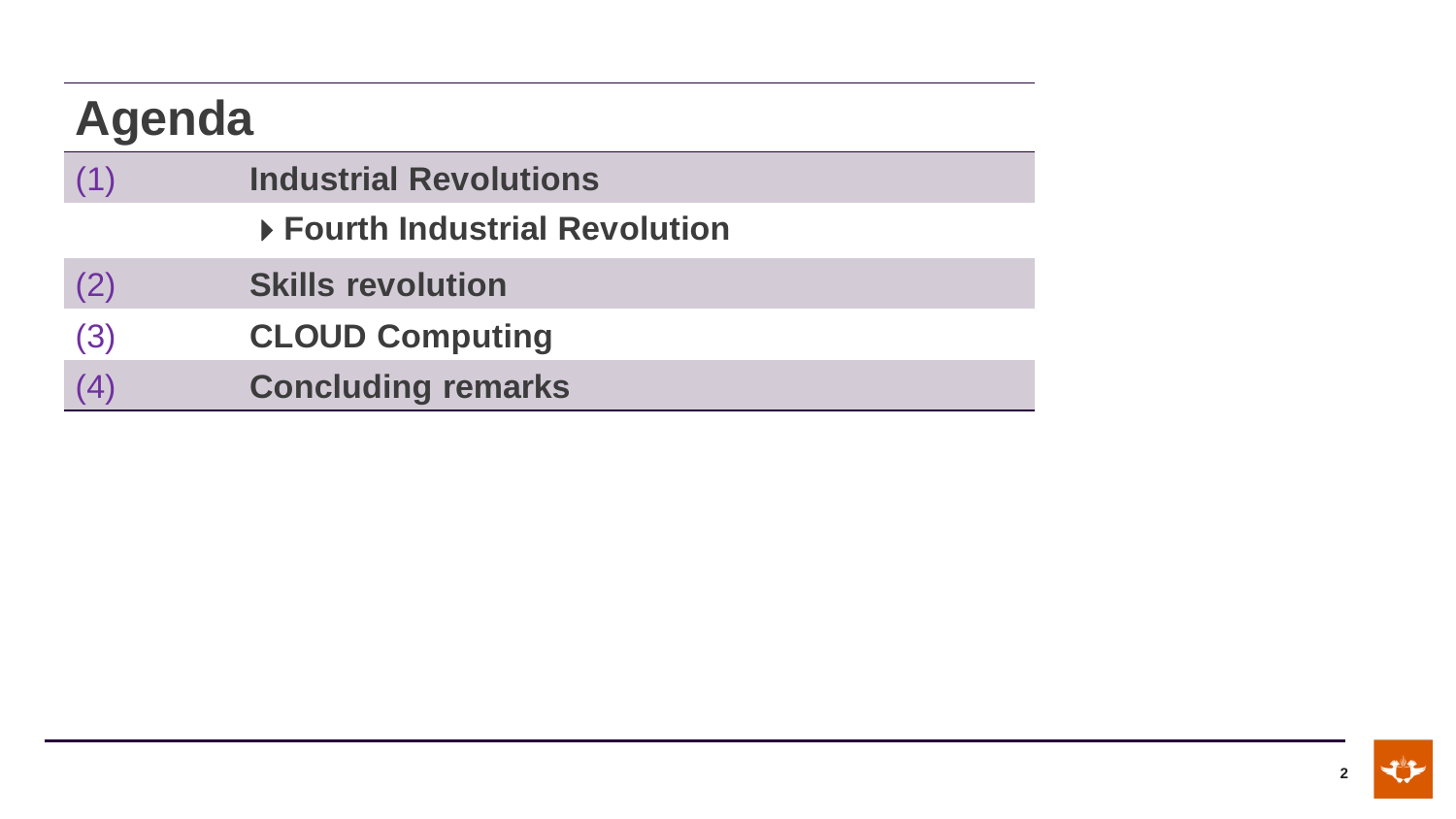# **(1) Industrial Revolutions**

Industrial revolutions throughout history

- **I** Steam, water, mechanical production equipment
- **II** Division of labour, electricity, mass production
- **III** Electronics, IT, automated production Digital Revolution
- 
- **V** Human element

**IV** Cyber-physical systems Simply: Human-machine "symbiosis"

**3**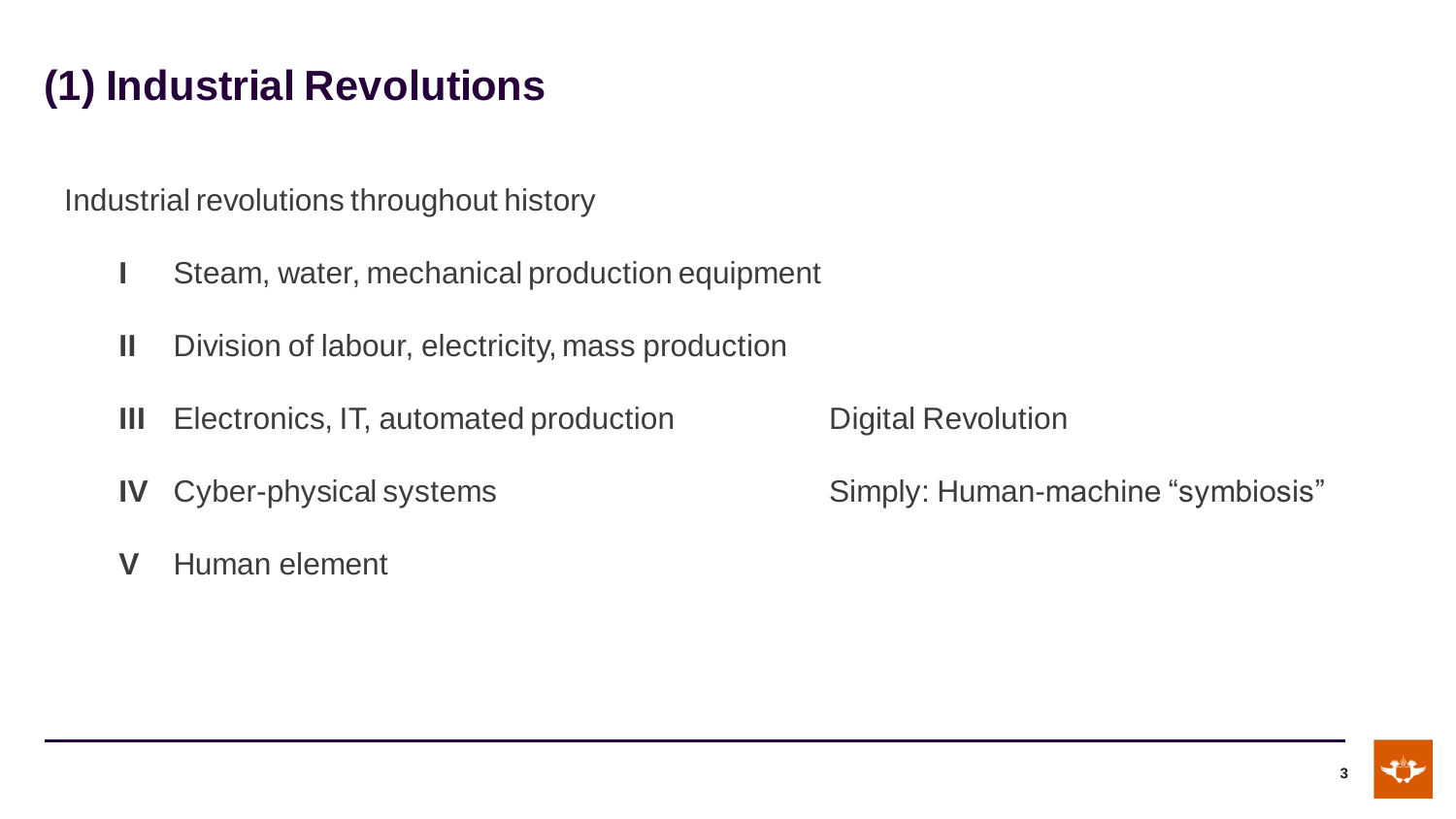

Acknowledgements: The concept of this slide is textually captured in Friedman's book; the UJ component is superposed to illustrate our catalytic initiative for the Fourth Industrial Revolution (4IR). The second image (the mind) is obtained through a creative commons (CC) license and can therefore be re-distributed. The image displays an EEG waveform – as generated by the human brain.  $\omega$ 

**4**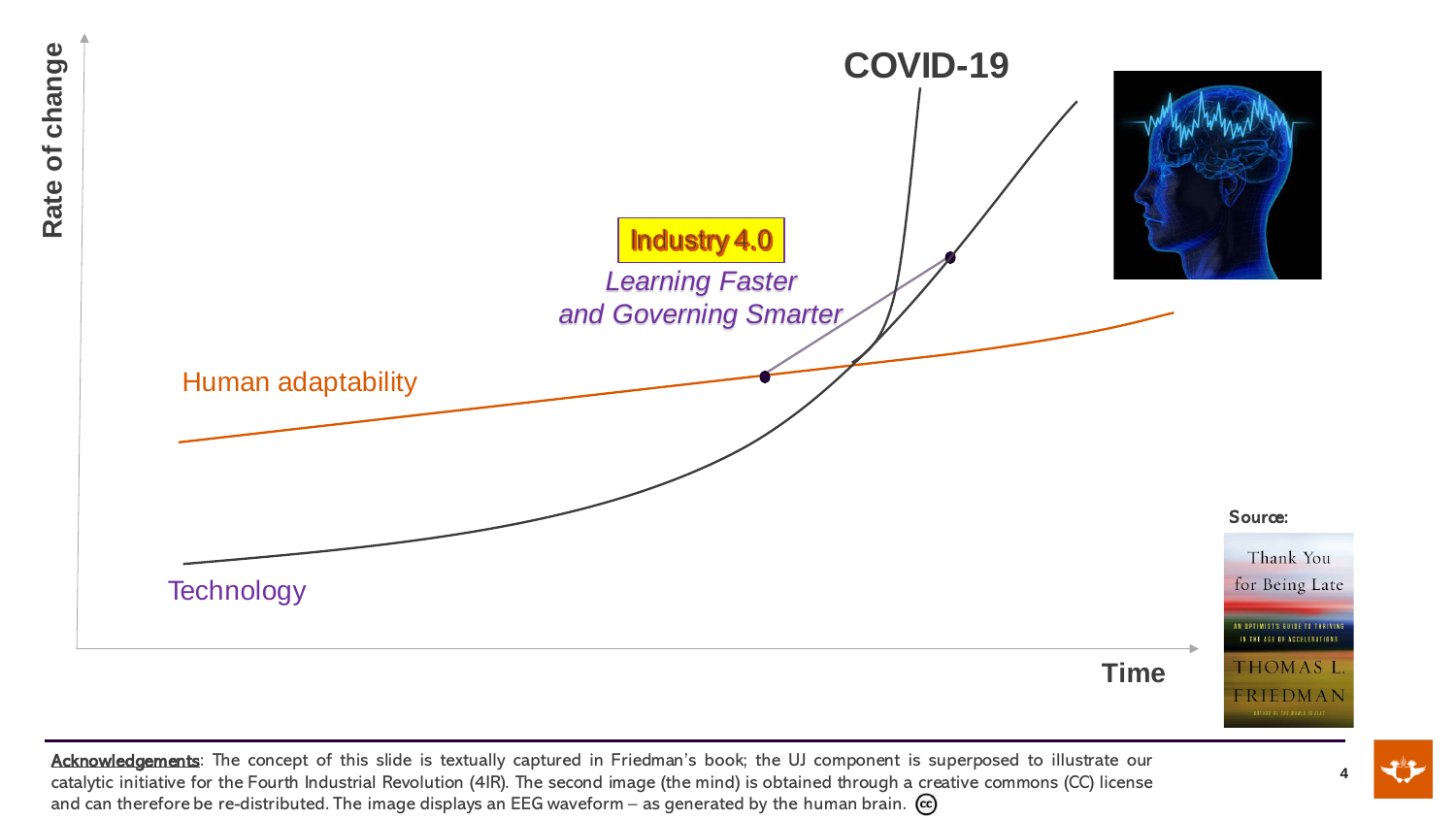# **(2) Skills revolution**

**(2.1)** Multiple PSET avenues

**(2.2)** Traditional avenues – universities, universities of technologies, etc

**(2.3)** Unconventional and online learning

**(2.4)** Combination thereof.

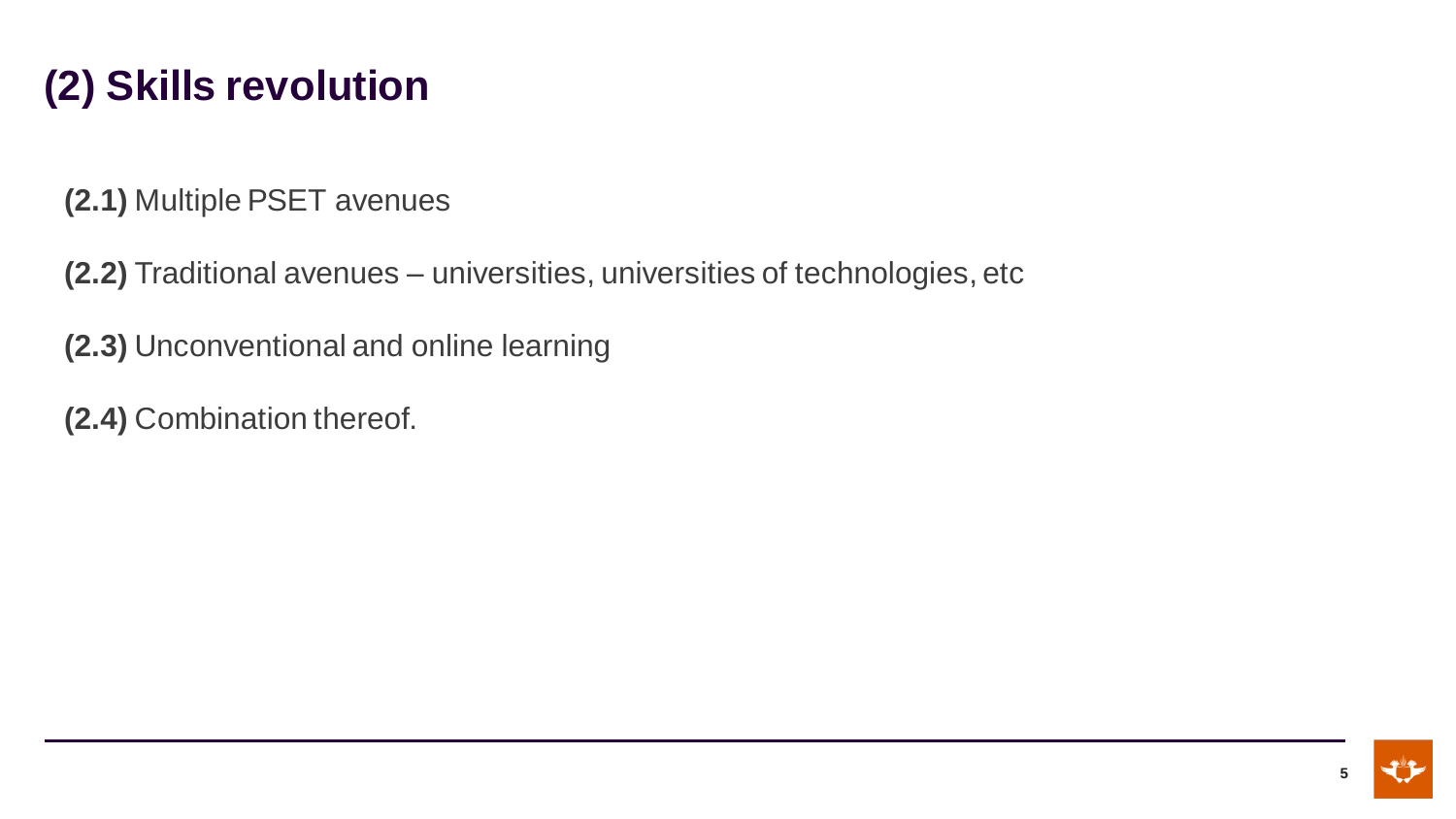# **(3) CLOUD Computing**

**(3.1) Deployment: Public, Private and Hybrid**

**(3.2) Service:** 

SaaS Example (current phase): PSET Cloud

IaaS

PaaS

Combination thereof

**(3.3) Providers**:

AWS, Azure, GCP, Alibaba, IBM

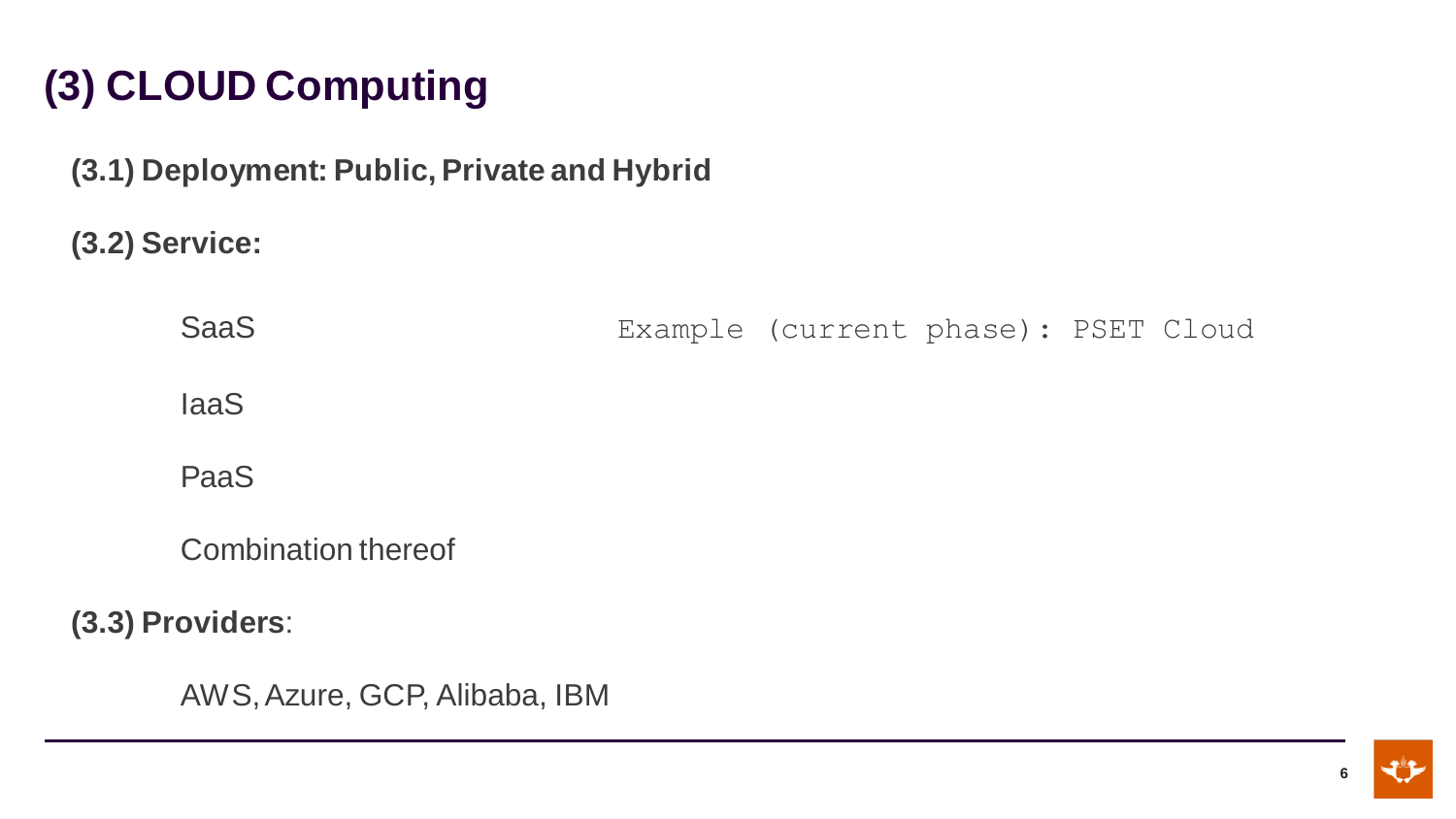# **(4) Concluding remarks**

**(4.1) Cloud of "Clouds"** (referring to social media)

**(4.2) For the programmers, managing "**Scope Creep**"**

**(4.3) For all, skills revolution – Cloud (**and Edge**) Computing** 

**(4.4) While you're learning,** partner with others.